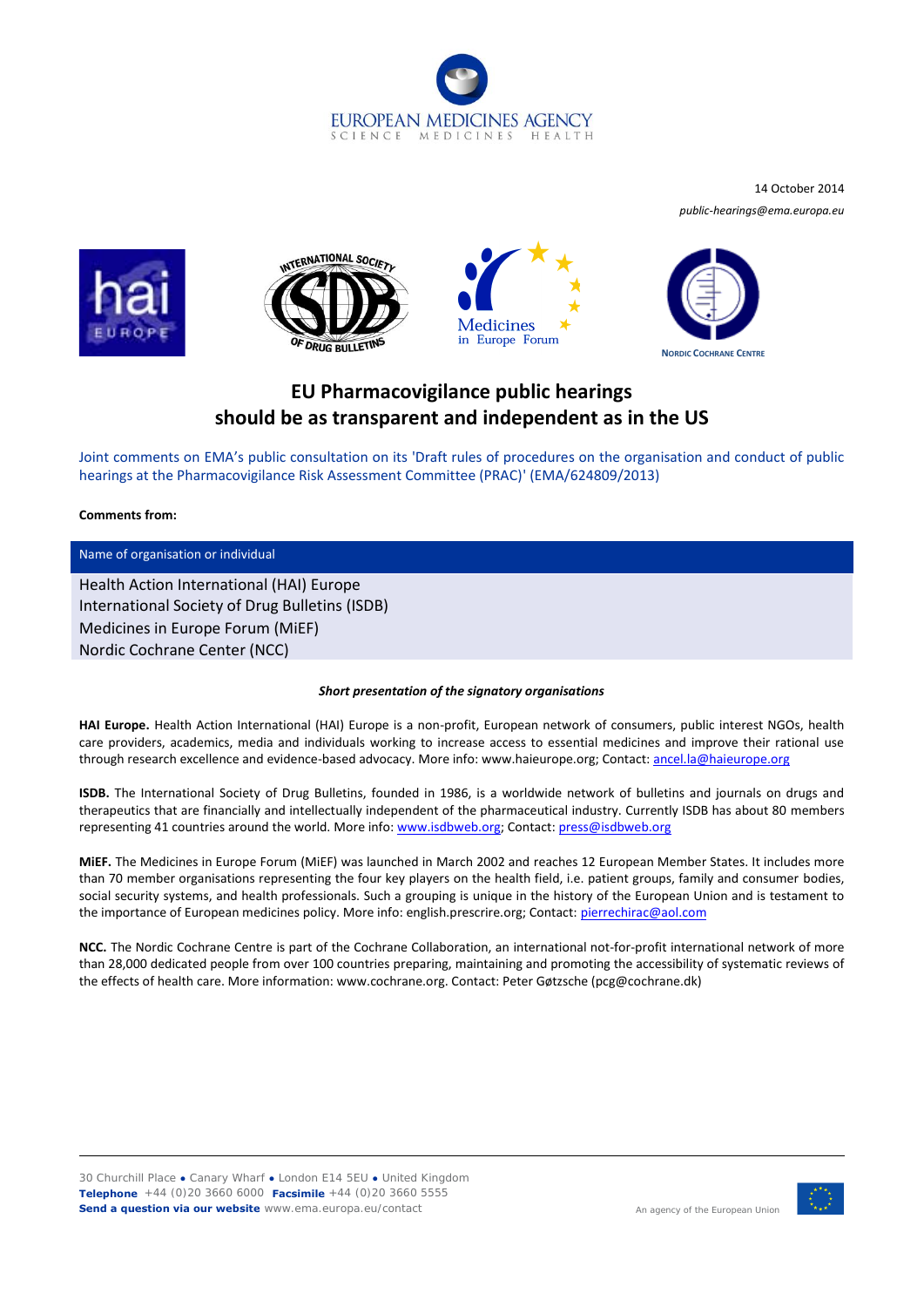# **1. General comments/Key points**

| <b>Stakeholder number</b> | <b>General comment (if any)</b>                                                                                                                                                                                                                                                                                                                                                                                                                                                                                                                                                                                                                                                                                                                                                                                                                                                                 | <b>Outcome (if applicable)</b> |
|---------------------------|-------------------------------------------------------------------------------------------------------------------------------------------------------------------------------------------------------------------------------------------------------------------------------------------------------------------------------------------------------------------------------------------------------------------------------------------------------------------------------------------------------------------------------------------------------------------------------------------------------------------------------------------------------------------------------------------------------------------------------------------------------------------------------------------------------------------------------------------------------------------------------------------------|--------------------------------|
|                           | In July 2014, almost 4 years after the adoption of the 2010 EU directive and EU<br>regulation on pharmacovigilance, the European Medicines Agency (EMA) has finally<br>launched a public consultation on its "draft rules of procedures on the organisation<br>and conduct of public hearings at the Pharmacovigilance Risk Assessment Committee<br>(PRAC)" (1). We welcome the opportunity to comment on this draft.                                                                                                                                                                                                                                                                                                                                                                                                                                                                           |                                |
|                           | We note that the EMA draft rules of procedure provide no information on the<br>timeline for the implementation of public hearings. We hope that EU<br>pharmacovigilance public hearings will be rolled out as soon as possible and at the<br>latest during the 1 <sup>st</sup> trimester of 2015.                                                                                                                                                                                                                                                                                                                                                                                                                                                                                                                                                                                               |                                |
|                           | Our comments focus on several key issues, and where relevant, compare the EMA<br>proposal with the procedure in place for the open public hearings that are part of<br>the advisory committees at the US Food and Drug Administration (FDA) (2).                                                                                                                                                                                                                                                                                                                                                                                                                                                                                                                                                                                                                                                |                                |
|                           | Our key messages are as follow:<br>We strongly support the conduct of public hearings at the PRAC. However, the<br>aim of public hearings should be clarified: "to enhance EMA's ability to protect<br>public health" (to prevent or, at least, minimise harm, not only to "manage" risks).<br>Moreover, in the framework of pharmacovigilance activities, it should be<br>recognised and emphasised that victims' testimonies are of important added<br>value (read on page 5);<br>We underline the need to ensure that public hearings are independent. The<br>requirement that speakers have to declare their conflict of interest before<br>speaking is welcomed but insufficient. Priority must always be given to<br>independent speakers and participants, with no conflict of interest related to the<br>marketing authorisation holder, rather than giving the floor only to patients' |                                |
|                           | organisations with "EU representativeness" which are often heavily sponsored by                                                                                                                                                                                                                                                                                                                                                                                                                                                                                                                                                                                                                                                                                                                                                                                                                 |                                |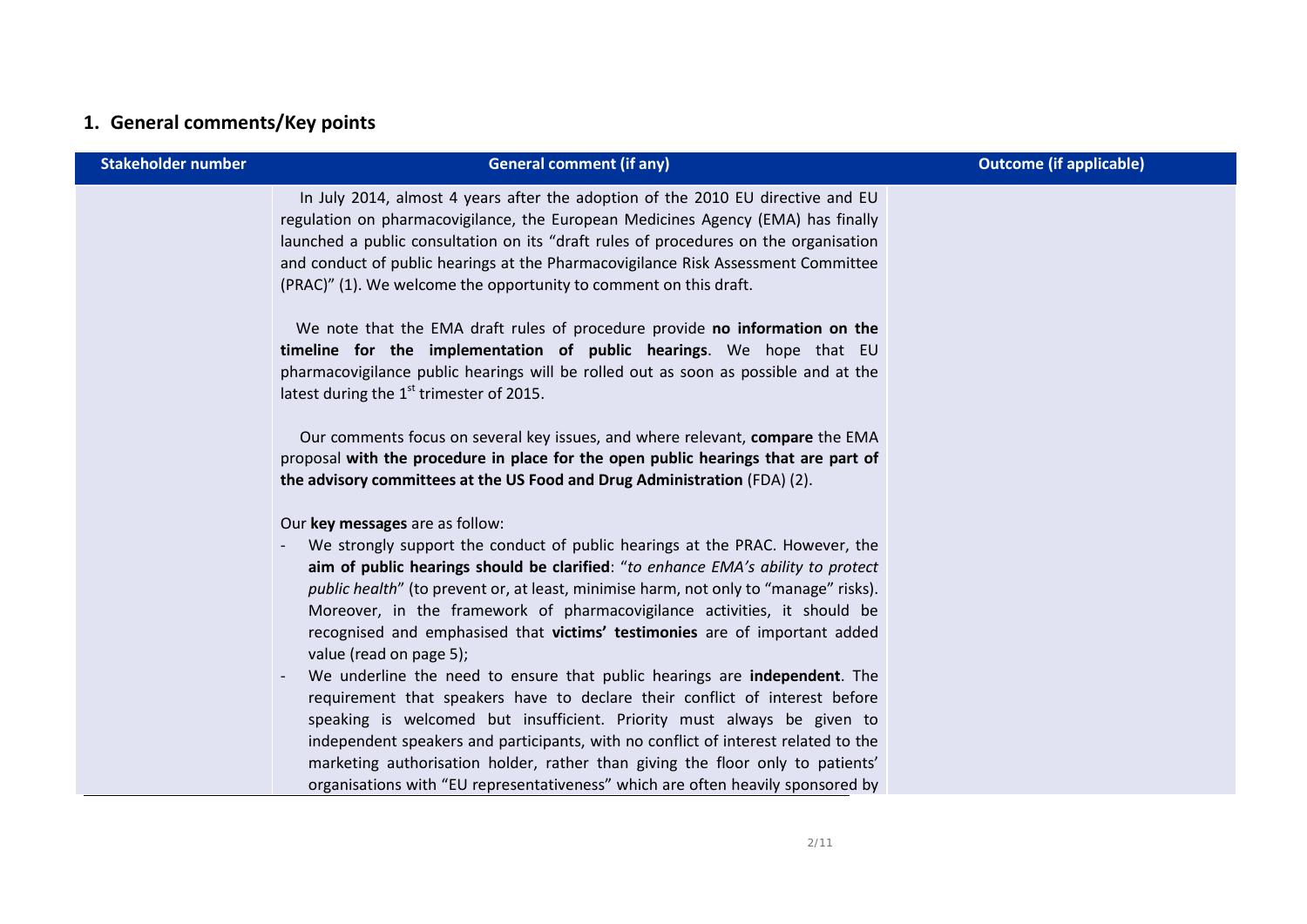# **Stakeholder number General comment (if any) Canadidate and Conference (if applicable)**

pharmaceutical companies. Furthermore, public hearings should **not be used by marketing authorisation holders (MAH) as a platform** to downplay or deny genuine safety concerns or prevent scientific debate from occurring, when MAHs are granted *"the opportunity to present its/their view(s) to participants during the public hearing*" as proposed by the EMA (**a**). The US Food and Drug administration (FDA) guidance on advisory committee modalities opts, on the contrary, not to allow "*the sponsor whose product is under review*" to participate in the open public hearing (**b**) (read on page 7);

- To strengthen speakers' and audience's representativeness, the EMA shall ensure a fair **balance between patient and consumer representatives** as well as between organisations acting at **EU level** and at **national/regional level**. Victims' testimonies must be at the core of public hearings (**c**);
- In order to serve **transparency** and allow wider public participation, we encourage the EMA to make the most of **modern communication tools**: systematically live-broadcasting and web streaming public hearings; enabling participation via teleconferencing facilities; and providing **translation,** at least into English, for scheduled oral interventions so that speakers (consumers, victims) can intervene and testify in their own language (read on pages 7 and 8) ;
- We question the **relevance of the criteria list as proposed by the EMA** to "*evaluate the need for a public hearing*" as it is particularly confusing. We propose greater transparency around the PRAC's process in deciding or not to hold a public hearing (e.g. PRAC minutes should include a summary of the discussion on the proposal to hold a public hearing, including the reasons why it was accepted/refused) (read on page 9 and 10);
- We underline that **non-public hearings hinder public scrutiny** and should be **reserved in order to protect whistleblowers**. Non-public hearings should not be allowed for a MAH as they may influence the decision-making process. Clinical data, including pharmacovigilance data, should never be considered commercially confidential. They are scientific data of great public interest (read on page 11).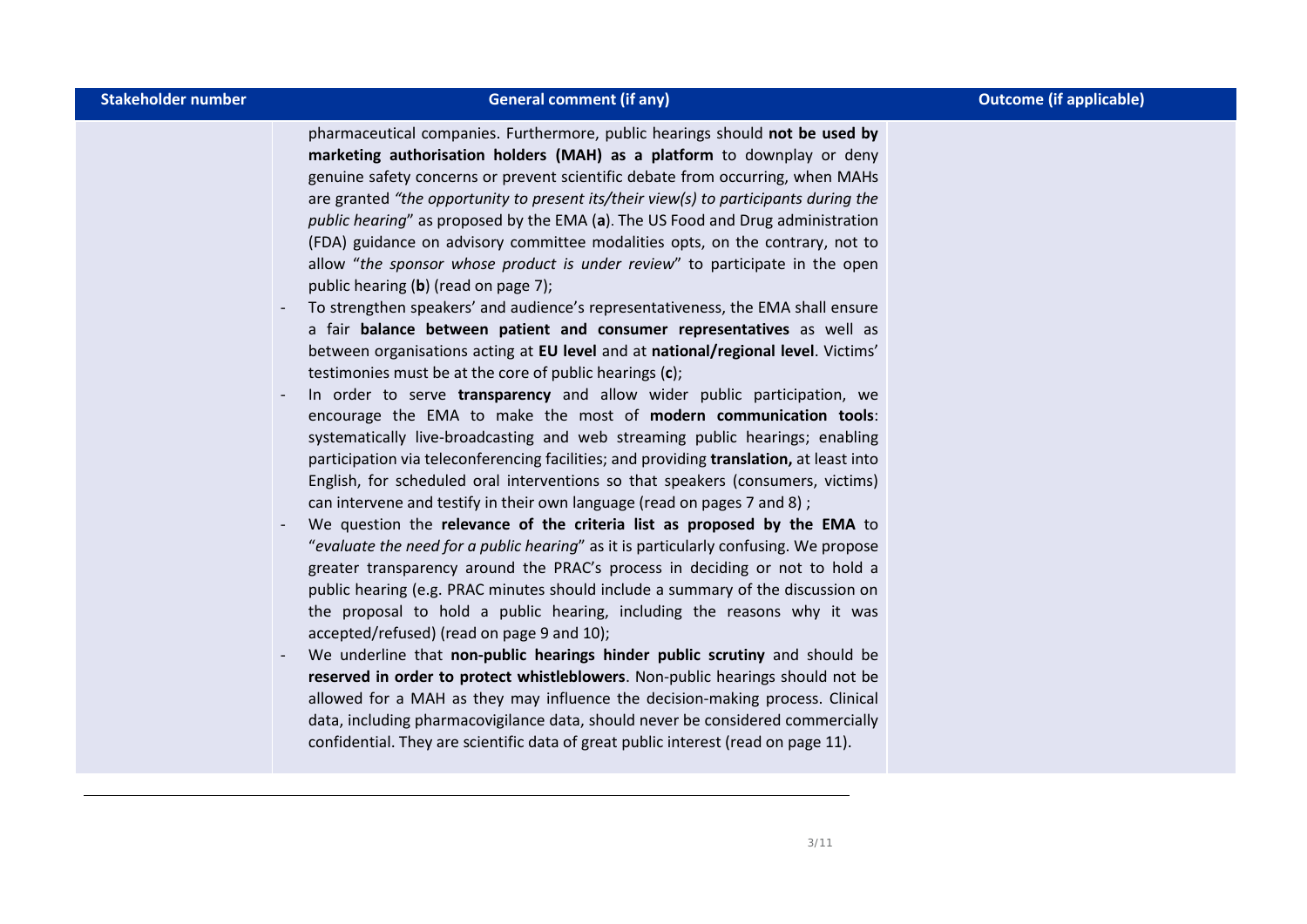**In short.** Several major improvements are needed to make the most of public hearings at the PRAC, a long awaited, welcomed initiative.

#### **Notes:**

 $\overline{\phantom{a}}$  , where  $\overline{\phantom{a}}$ 

**a-** To give the floor to MAH at crucial moments during the decision-making process is a tradition at the EMA that is a cause for concern. Such interventions offer MAH the possibility to influence the regulatory process. For example, MAH have a dedicated time called "oral explanations" to present their views to members of the Committee for Medicinal Products for Human Use (CHMP) before they decide on the granting or not a marketing authorisation.

**b-** Evidence from the US shows the need not only to require advisory committee members to declare conflict of interests, but also for experts to avoid such conflict of interests (COI) in the first place. In addition, according to the US consumers' organization Public Citizen, former members of advisory committees should not be allowed to speak before their former colleagues at the same committees on behalf of companies seeking favourable committee votes (ref. 3).

**c-** To facilitate attendance from relevant stakeholders and to provide equal opportunities, victims of drug-induced harm, patients, consumers and healthcare professionals and/or their representatives should be granted the opportunity to apply for justified reimbursement to cover travel expenses.

#### **References:**

**1-** European Medicines Agency "Draft rules of procedures on the organisation and conduct of public hearings at the Pharmacovigilance Risk Assessment Committee (PRAC) (EMA/624809/2013) – draft for consultation" 24 July 2014: 9 pages.

**2-** US Food and Drug Administration (FDA) "Guidance for the public, FDA advisory committee members, and FDA staff: the open public hearing at FDA advisory committee meetings" Final guidance; 15 May 2013: 13 pages.

**3-** Public citizens "Public Citizen to FDA: Advisory Committee-Industry Revolving Door Should Be Closed" Press release 10 September 2014: 1 page

(www.citizen.org/pressroom/pressroomredirect.cfm?ID=4278).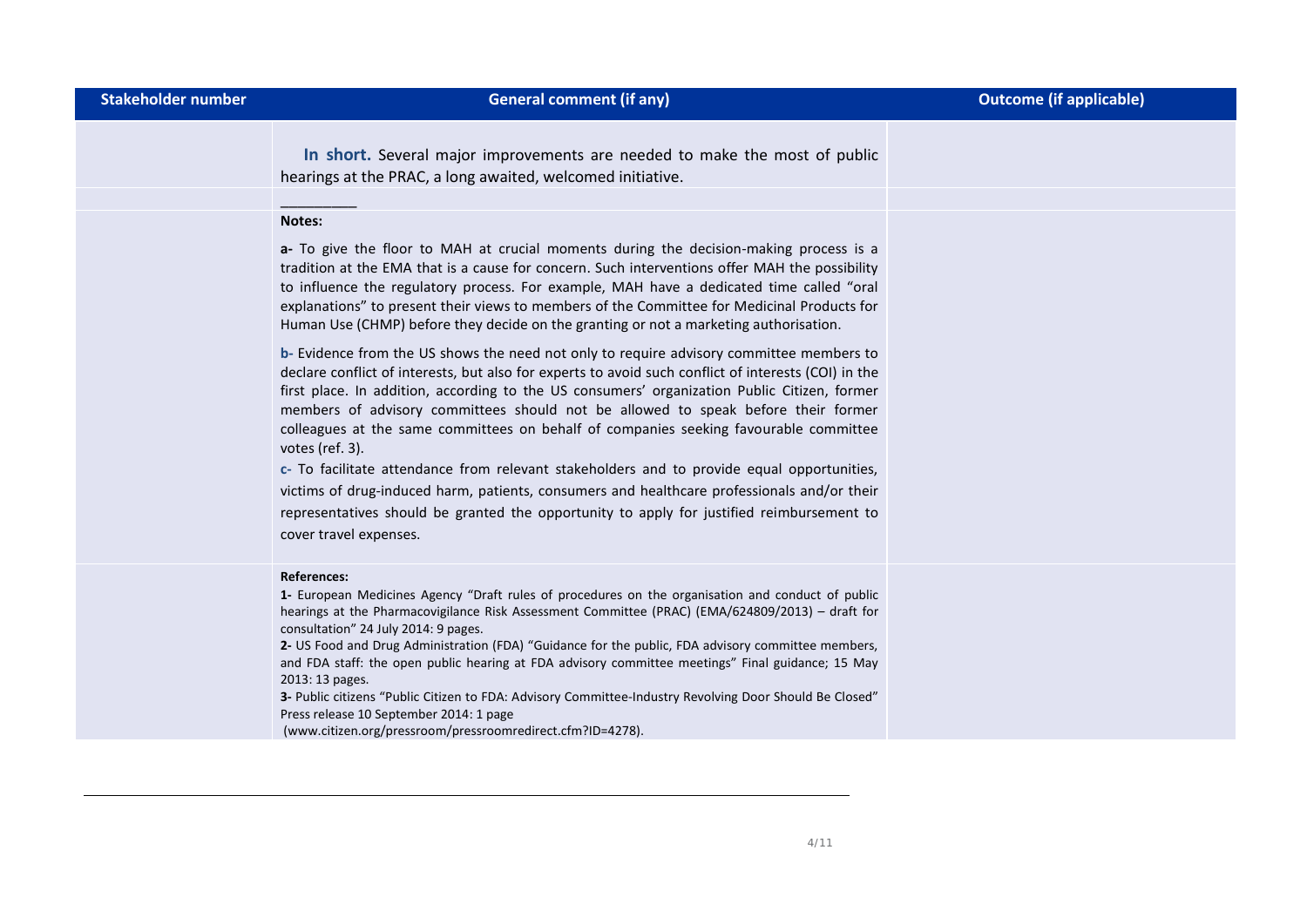# **2. Specific comments on text**

Our specific comments are organised by key issues (words in **bold and in blue** at the beginning of each line).

| Line number(s) of Stakeholder<br>the relevant text | number | <b>Comment and rationale; proposed changes</b>                                                                                                                                                                                                                                                                                                                                                                                                                                                                                                                                                                                                               | <b>Outcome</b> |
|----------------------------------------------------|--------|--------------------------------------------------------------------------------------------------------------------------------------------------------------------------------------------------------------------------------------------------------------------------------------------------------------------------------------------------------------------------------------------------------------------------------------------------------------------------------------------------------------------------------------------------------------------------------------------------------------------------------------------------------------|----------------|
|                                                    |        | <b>Clarification of the purpose of public hearings</b><br>Comment:<br>There is a need to emphasise that public hearings are a mean, amongst<br>others, to enhance EMA's ability to protect public health. In addition, the<br>notion of independent advice should be underlined. These two crucial<br>issues (protection of public health and independence) are explicit in the<br>US Guidance for FDA advisory committees.<br>Moreover, in the framework of pharmacovigilance activities, it should be<br>recognised and emphasised that victims' testimonies are important and of<br>added value.                                                          |                |
| 33 to 37 (Purpose<br>public<br>0f<br>a<br>hearing) |        | Proposed changes: (additions in bold)<br>The primary purpose of a public hearing is to enhance the agency's ability<br>to protect public health by providing independent advice to the agency<br>and hear[ing] victims testimonies and the public's view on the<br>acceptability of the risks associated with the medicinal product/medicinal<br>substance/class of medicinal products concerned, particularly in relation<br>to its therapeutic effects and therapeutic alternatives available, as well as<br>to seek suggestions and recommendations on the feasibility and<br><b>acceptability</b> of risk <b>management and</b> minimisation activities. |                |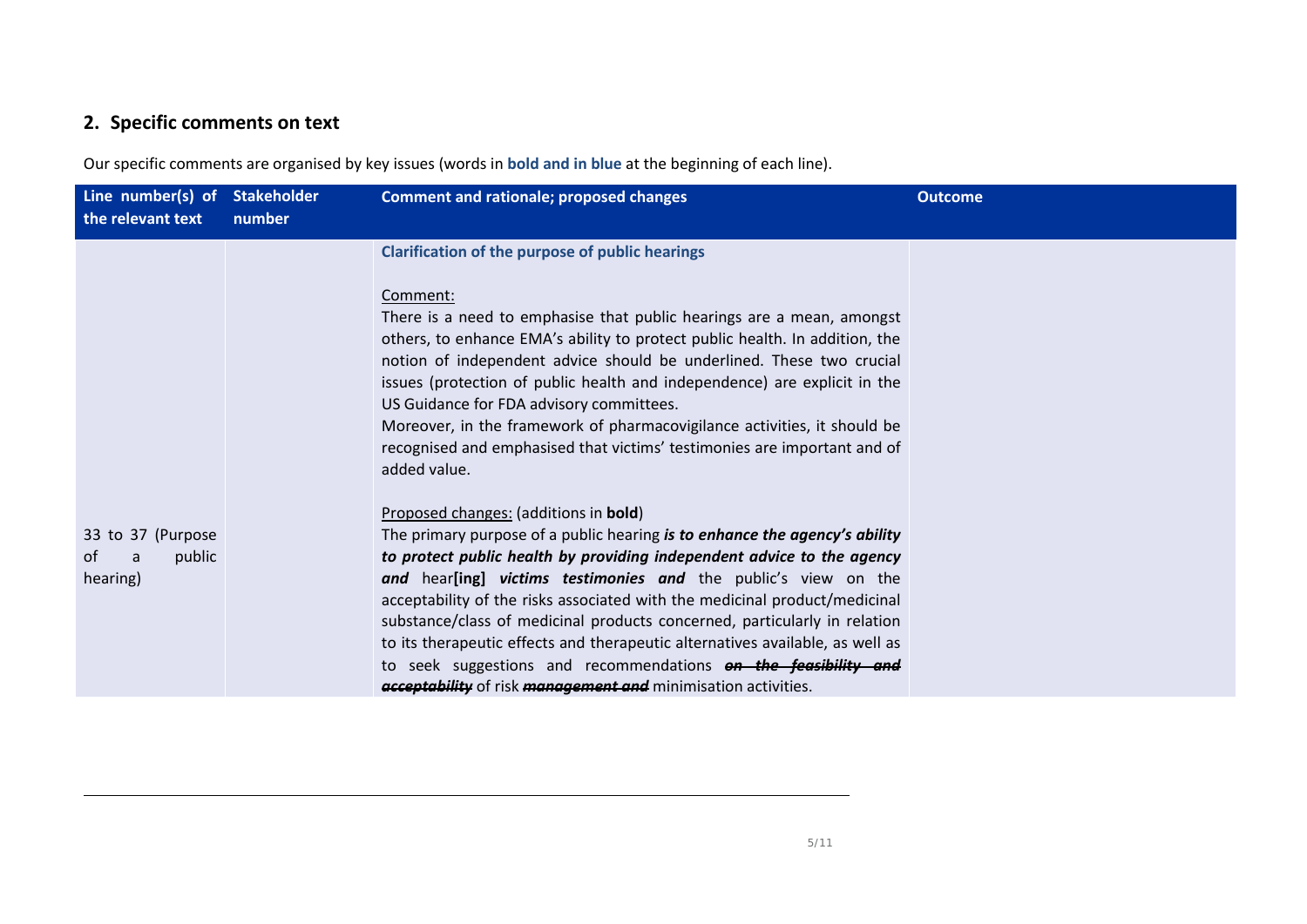| Ensuring public hearings' independence instead of publicly sponsoring a<br>platform for MAH to influence the decision-making process                                                                                                                                                                                                                                                                                                                                                                                                                                                                                                                                                               |  |
|----------------------------------------------------------------------------------------------------------------------------------------------------------------------------------------------------------------------------------------------------------------------------------------------------------------------------------------------------------------------------------------------------------------------------------------------------------------------------------------------------------------------------------------------------------------------------------------------------------------------------------------------------------------------------------------------------|--|
| Comment:<br>PRAC public hearings should not be used as a platform for the marketing<br>authorisation holders to minimise/deny genuine safety concerns, and to<br>prevent debate from occurring in an attempt to restore the trust of their<br>shareholders or investors.<br>The US Food and drug administration (FDA) guidance on advisory committee<br>modalities prevent "the sponsor whose product is under review" to participate<br>in the "open public hearing part" of the advisory committee.<br>MAH should reply to PRAC questions in writing and provide scientific<br>evidence, rather than being allowed to share "views" representing their own<br>opinion with meeting participants. |  |
| Proposed changes:<br><b>The PRAC chairman may give the</b> marketing authorisation holder(s) has the<br>opportunity to <b>present its/their view(s)</b> answer some questions to the<br>participants of in writing after the public hearing. These documents are to be<br>made available on the Agency website together with other supporting<br>documentation.                                                                                                                                                                                                                                                                                                                                    |  |
| Delete: The marketing authorisation holder(s) may be given the opportunity<br>to present his(their) 200 view(s) to the participants of the public hearing.                                                                                                                                                                                                                                                                                                                                                                                                                                                                                                                                         |  |
| Scheduled oral interventions to be translated<br>Comment:<br>According to the EMA document, public hearings are to be conducted in<br>English only. In order to maximise participation by European citizens<br>participations from wide range of countries, simultaneous translation could<br>be organised by the Agency, since speakers are required to submit their<br>request for intervention in advance.                                                                                                                                                                                                                                                                                      |  |
|                                                                                                                                                                                                                                                                                                                                                                                                                                                                                                                                                                                                                                                                                                    |  |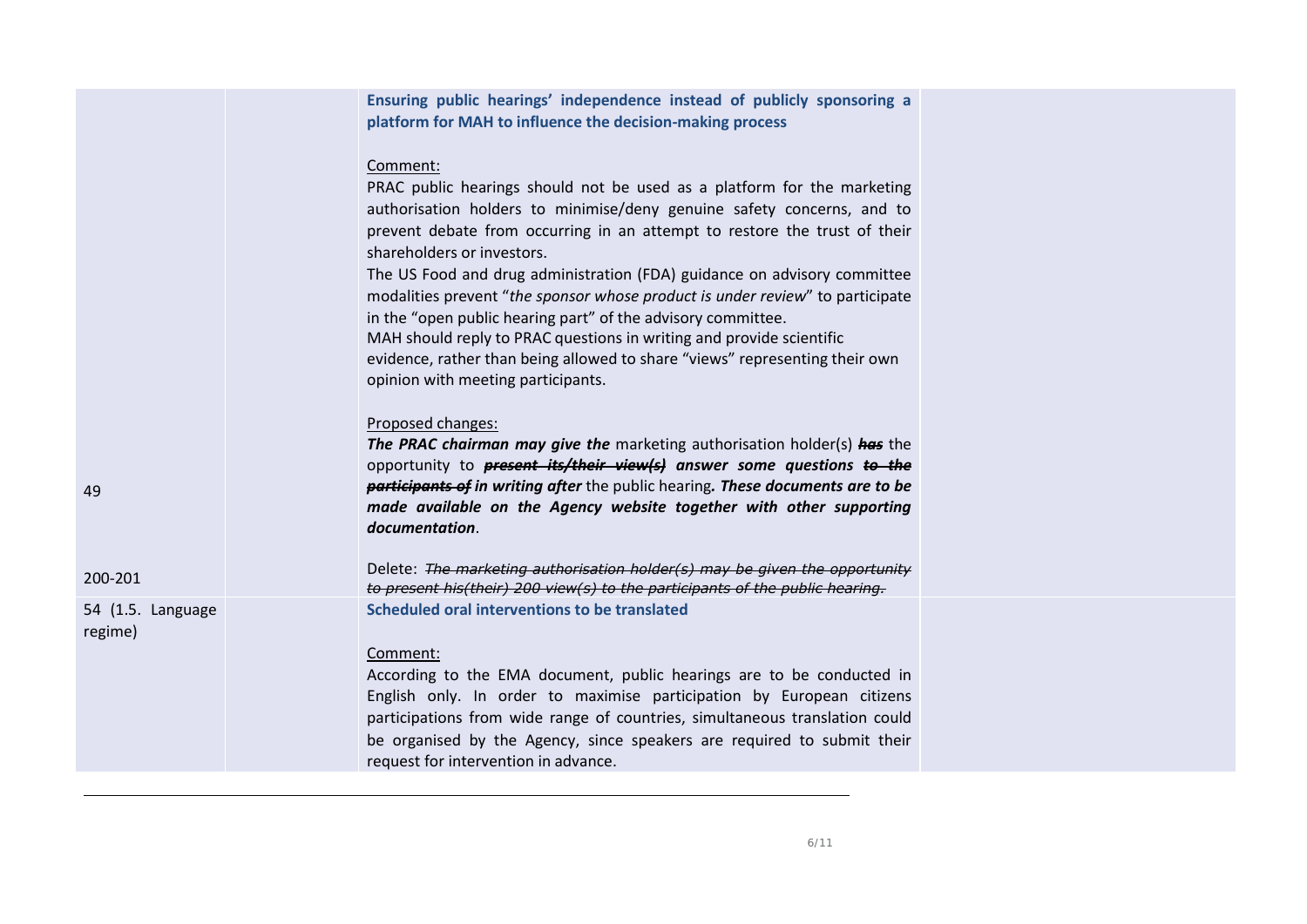|                               | <b>Transparency</b>                                                                                                                                                                                                                                                                                                                                                                                                                                                                                                                                                                                                                                                                                                                                                                                    |
|-------------------------------|--------------------------------------------------------------------------------------------------------------------------------------------------------------------------------------------------------------------------------------------------------------------------------------------------------------------------------------------------------------------------------------------------------------------------------------------------------------------------------------------------------------------------------------------------------------------------------------------------------------------------------------------------------------------------------------------------------------------------------------------------------------------------------------------------------|
|                               | Comment:<br>Public hearings about pharmacovigilance issues are of public interest. The<br>agency should therefore allocate sufficient resources to always live-broadcast<br>and web stream such hearings. The EMA has moved into new, modern offices<br>in London, so we are reluctant to accept that IT infrastructures for live-<br>broadcasting and web streaming are not in place.<br>Moreover, all interventions/oral statements should be included in the<br>transcript of the meeting and made publicly available on the agency website.<br>The US FDA provides such a transcript within few weeks of the meeting.<br>In addition, journalists should not be confined to an observer role but be<br>allowed to speak or ask questions to speakers at the end of the meeting, if<br>time allows. |
| 99, 107, 116, 148<br>51       | Proposed changes:<br>Delete "when feasible" or "when technically feasible"<br>Add the words in bold: "Specific arrangements (systematic live-broadcasting<br>and web streaming) will be put in place to allow wide media coverage of the<br>public hearing."                                                                                                                                                                                                                                                                                                                                                                                                                                                                                                                                           |
| 231 (4.7. Meeting<br>records) | Add the words in bold: "A complete record of the meeting (audio or video<br>record, and transcript including all interventions/oral statements and<br>declarations of interest) () will be made available as soon as possible after<br>the public hearing on the Agency's website, no later than 5 calendar days for<br>the video and no later than 4 weeks for the written transcript"                                                                                                                                                                                                                                                                                                                                                                                                                |
| 51                            | "The media may follow the public hearing as observers" to be replaced by "To<br>facilitate media coverage, public hearings will always be broadcasted live<br>and web streamed, and participation will be made possible via<br>teleconferencing facilities"                                                                                                                                                                                                                                                                                                                                                                                                                                                                                                                                            |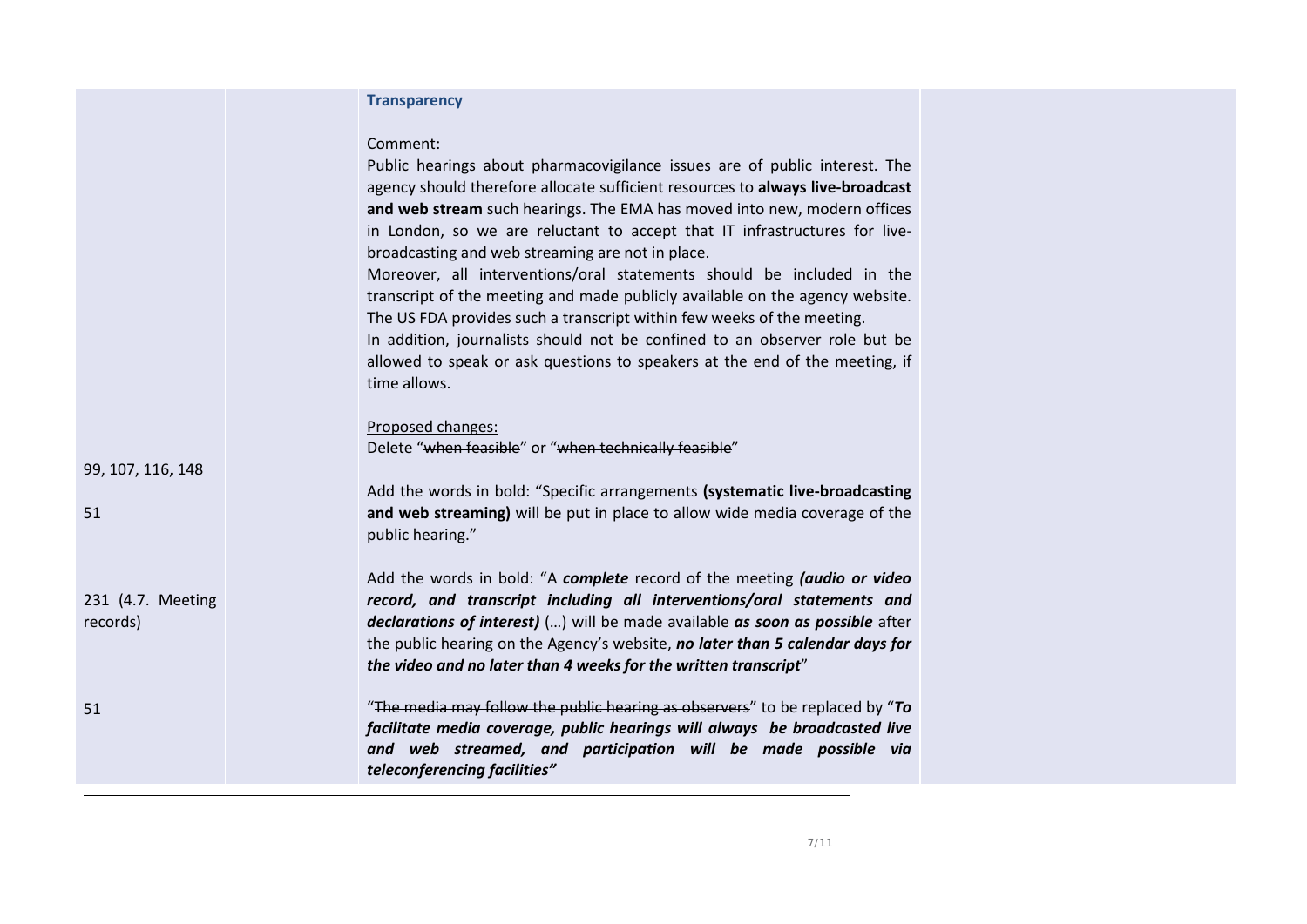|     | Comment:<br>We welcome the proposal to publish supporting documentation presented by<br>the speakers and the written contribution received on the Agency website.<br>However, a deadline for the Agency to publish this supporting documentation<br>is missing.<br>According to its guidance document, the US Food and Drug Administration<br>"distributes to the advisory committee before or at the meeting those copies<br>of handouts received from public speakers". |  |
|-----|---------------------------------------------------------------------------------------------------------------------------------------------------------------------------------------------------------------------------------------------------------------------------------------------------------------------------------------------------------------------------------------------------------------------------------------------------------------------------|--|
|     | Proposed changes:                                                                                                                                                                                                                                                                                                                                                                                                                                                         |  |
| 109 | "Supporting documentation presented by the speakers during the<br>intervention will be published on the Agency's website before the public<br>hearing when possible, and no later than 10 calendar days after the public<br>hearing"                                                                                                                                                                                                                                      |  |
| 110 | "Participants can submit their contribution in writing for consideration by the<br>PRAC. Contributions received in writing will be published on the Agency's<br>website when possible before the public hearing and in any case no later<br>than 10 calendar days following the public hearing. For participants<br>attending the meeting the supporting documentation must be made<br>available at the latest on the day of the meeting".                                |  |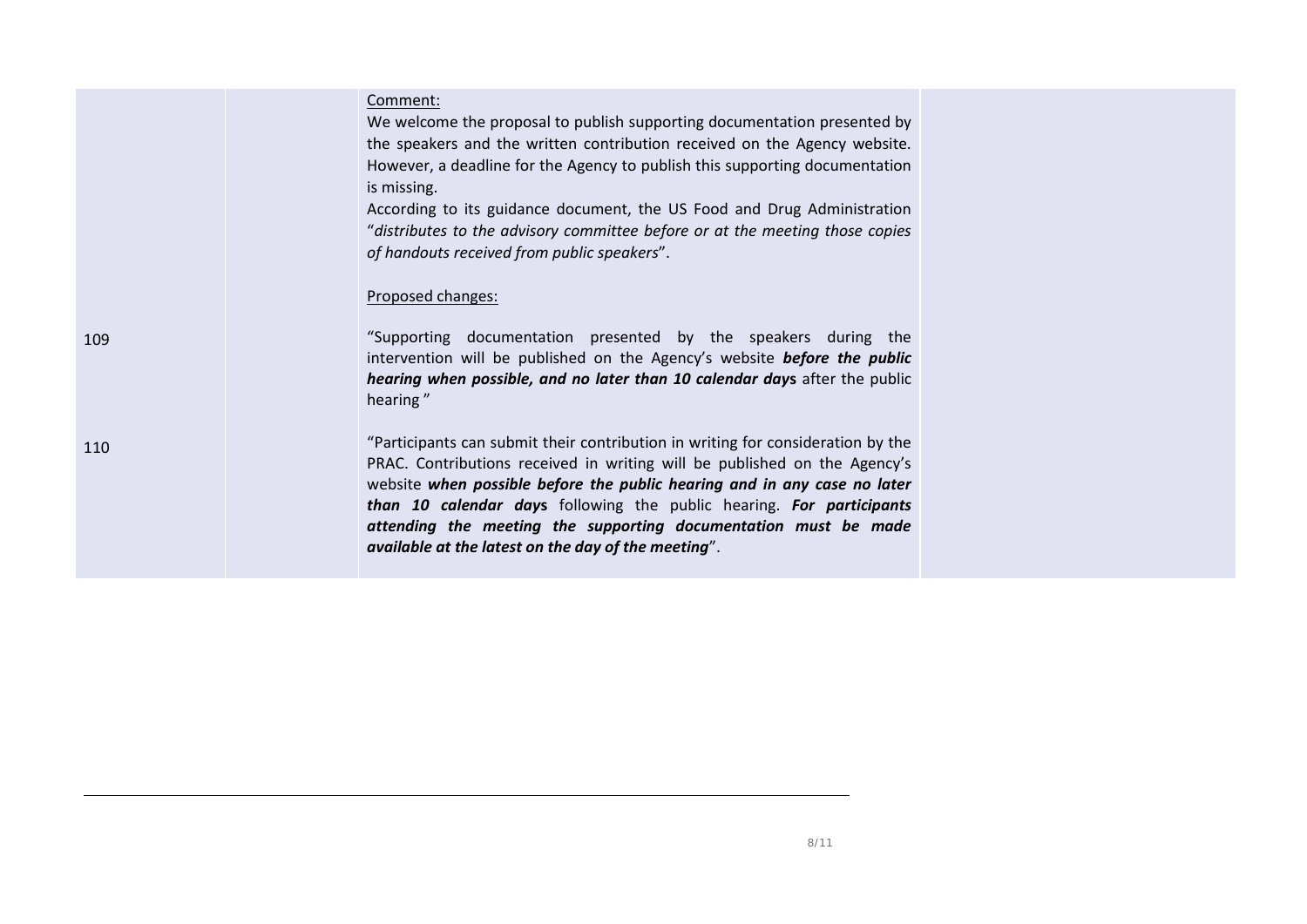## **Decision-making to conduct a public hearing**

### Comment:

The **list of criteria** used to "*evaluate the need for a public hearing*" (lines 73- 84) seems particularly **confusing.** It is in fact unclear whether criteria such as "*expected impact on trust in the regulatory decision-making*" or "*scientific complexity of the issue discussed*" will be invoked to hold a public hearing when a controversial issue is at stake (e.g. on oral contraceptives, or HPV vaccines) or rather be used to prevent the public hearing from taking place. We also question EMA's choice of words and posture judging "*risk attitudes of the users of the medicine(s) concerned*" which sounds rather paternalistic. Moreover, we disagree that the "urgency of the matter" should be used as a criterion to decide whether a public hearing is "feasible" or not. When the matter is urgent, the EMA (PRAC and CHMP) should apply the precautionary principle without delay (e.g. suspend a marketing authorisation, issue a warning), and then organise a public hearing. Such public hearings would help to ensure EMA's decisions are well-informed and further supported by the additional information and advice received.

The US FDA does not have a list of criteria and systematically organises advisory committees when approving a new drug in case there are safety concerns or when the drug uses a new mechanism of action (or, less often, when safety concerns arise for an already authorised drug).

### Proposed change:

71

73-84 (2.2.

At the end of section "2.1. Proposal for a public hearing", add:

"*The annual report of the EMA should detail the percentage of public hearings proposals that were accepted by consensus and by vote and the percentage of those refused together with details on the votes and reasons for refusal*".

## Delete the following criteria:

Feasibility to hold a public hearing in the light of the urgency of the matter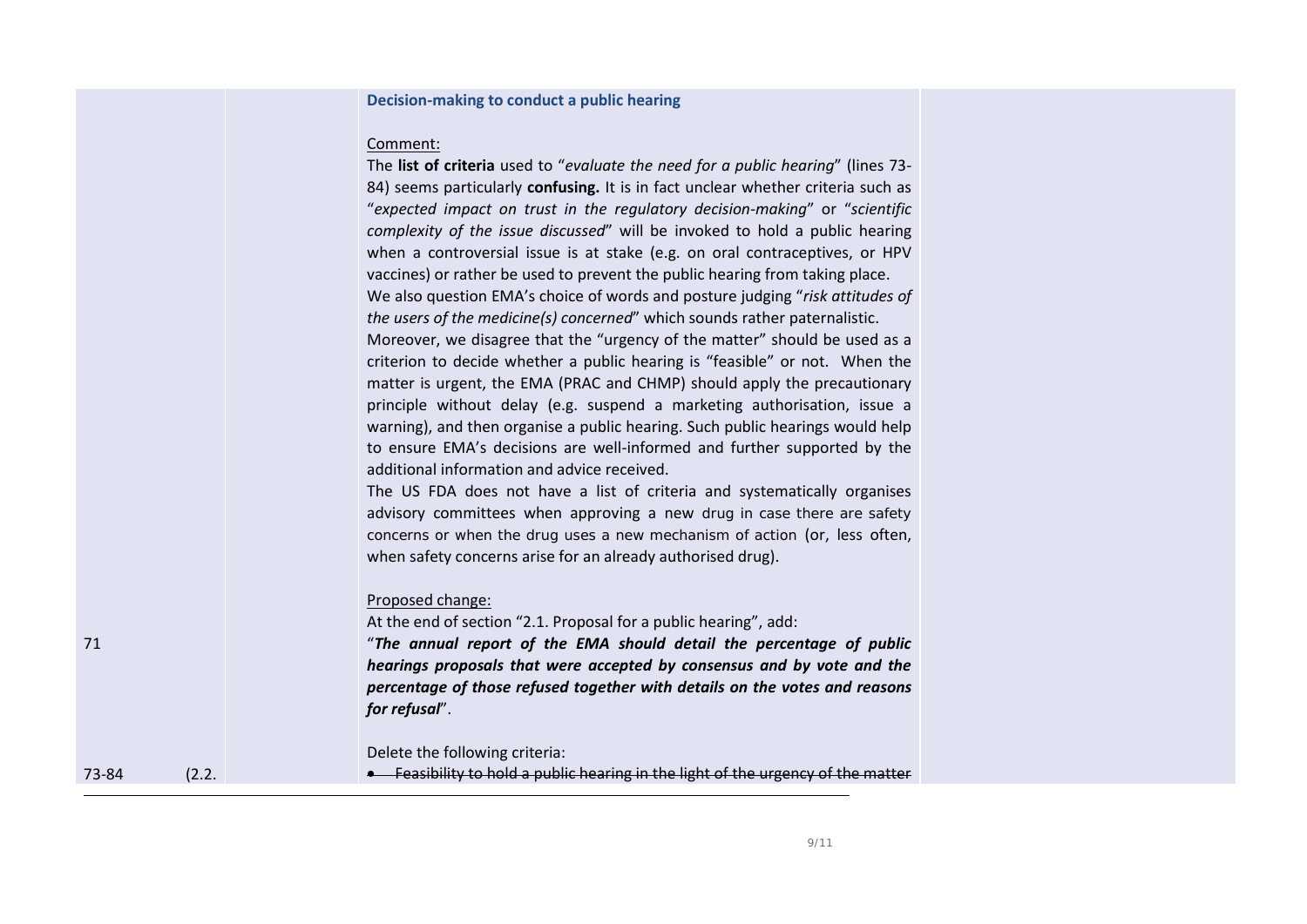| Evaluating<br>the<br>need for a public<br>hearing) | . Risk attitudes of the users of the medicine(s) concerned vis-à-vis<br>therapeutic areas<br>Expected impact of the feedback obtained through the public hearing on<br>scientific decision making<br>• Expected impact on trust in the regulatory decision-making<br>• Scientific complexity of the issue discussed<br>After the list of criteria, add the following statement: "When a PRAC member<br>proposes the conduct of a public hearing, PRAC minutes are to include a<br>summary of the discussion of such proposal, including the reasons why a<br>decision was made to organise or not the proposed hearing".                                                                                                                                                                                                                                                                                                                                                                                                                                                                                                                                       |  |
|----------------------------------------------------|----------------------------------------------------------------------------------------------------------------------------------------------------------------------------------------------------------------------------------------------------------------------------------------------------------------------------------------------------------------------------------------------------------------------------------------------------------------------------------------------------------------------------------------------------------------------------------------------------------------------------------------------------------------------------------------------------------------------------------------------------------------------------------------------------------------------------------------------------------------------------------------------------------------------------------------------------------------------------------------------------------------------------------------------------------------------------------------------------------------------------------------------------------------|--|
|                                                    | Non-public hearings impair public scrutiny<br>Comment:<br>Clinical data should never be considered commercially confidential. Clinical<br>data are scientific data of public interest and therefore to be considered as a<br>public good. As a general principle, in order to guarantee the independence of<br>the decision-making process and to allow for public scrutiny of the activities of<br>the Agency, a public institution, a marketing authorisation holder should not<br>be allowed to participate in non-public hearings.<br>The only case where a non-public hearing can be justified is when whistle-<br>blowers wish to alert the Agency (for example about adverse drug reactions<br>withheld by the manufacturing authorisation holder). A whistleblower is a<br>person who exposes misconduct, dishonesty or illegal activity occurring in an<br>organisation. The European Ombudsman, who has underlined that<br>whistleblowers are key in uncovering serious irregularities recently released a<br>draft decision on internal rules concerning whistleblowing in order to raising<br>awareness among other EU institutions <sup>1</sup> . |  |

 1 -[www.ombudsman.europa.eu/en/press/release.faces/en/54626/html.bookmark](http://www.ombudsman.europa.eu/en/press/release.faces/en/54626/html.bookmark)